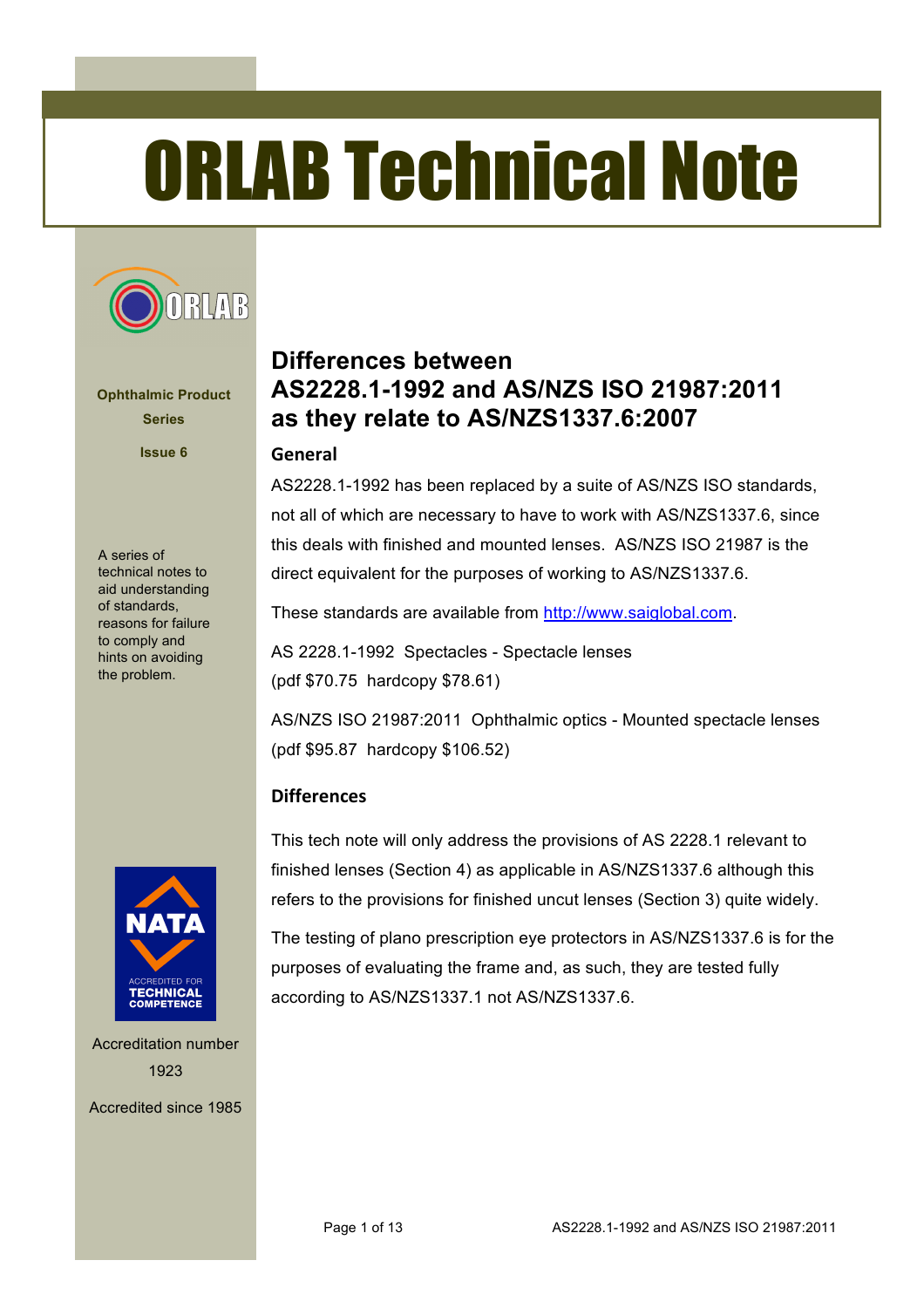| AS 2228.1<br><b>Clause</b>                 | <b>AS/NZS 21987</b><br>clause           | <b>Comments and differences</b>                                                                                                                                                                                                                                                                                                                                                                                                                                                                                                                                                                                                                                                                                                                                                                                                                                                                                                                        |
|--------------------------------------------|-----------------------------------------|--------------------------------------------------------------------------------------------------------------------------------------------------------------------------------------------------------------------------------------------------------------------------------------------------------------------------------------------------------------------------------------------------------------------------------------------------------------------------------------------------------------------------------------------------------------------------------------------------------------------------------------------------------------------------------------------------------------------------------------------------------------------------------------------------------------------------------------------------------------------------------------------------------------------------------------------------------|
| 3.2.1 & 8.2<br><b>Back vertex</b><br>power | 5.3.2<br>Back vertex power<br>tolerance | AS/NZS ISO 21987 has tables that include both spherical power and astigmatic power requirements. The<br>tolerances depend on the nominal spherical power and the nominal cylindrical power. The easiest way to<br>represent the changes is in a set of graphs. The tolerance in AS/NZS 1337.1 for the nominally plano lenses<br>has also been included. In a nutshell and with one exception, the provisions of AS/NZS ISO 21987 are the<br>same as AS 2228.1 or less stringent. The tolerances reported here are for single vision and multifocal<br>lenses. Tolerances for progressive (degressive are included in AS/NZS ISO 21987 but did not exist at the<br>time of the writing of AS 2228.1) are also included in the standards. Refer to Tables 3.1 & 3.2 od AS 2228.1<br>and Table 2 of AS/NZS ISO 21987.<br>A table of comparisons is available.<br>0.40<br>0.40<br><b>Meridional power tolerances</b><br>Spherical power tolerances<br>0.35 |
|                                            |                                         | 0.35<br>0.30<br>0.30<br>Tolerance (dioptres)<br>Tolerance (dioptres)<br>0.25<br>0.25<br>0.20<br>0.20<br>0.15<br>0.15<br>AS 2228.1<br>0.10<br>0.10<br>- AS/NZS ISO 21987<br>AS 2228.1<br>0.05<br>0.05<br>AS/NZS 1337.1<br>$- - -$ AS/NZS ISO 21987<br>┻<br>0.00<br>0.00<br>20<br>10<br>15<br>15<br>20<br>Ω<br>0<br>10<br>Higher principal meridian power (dioptres)<br>Higher principal meridian power (dioptres)                                                                                                                                                                                                                                                                                                                                                                                                                                                                                                                                       |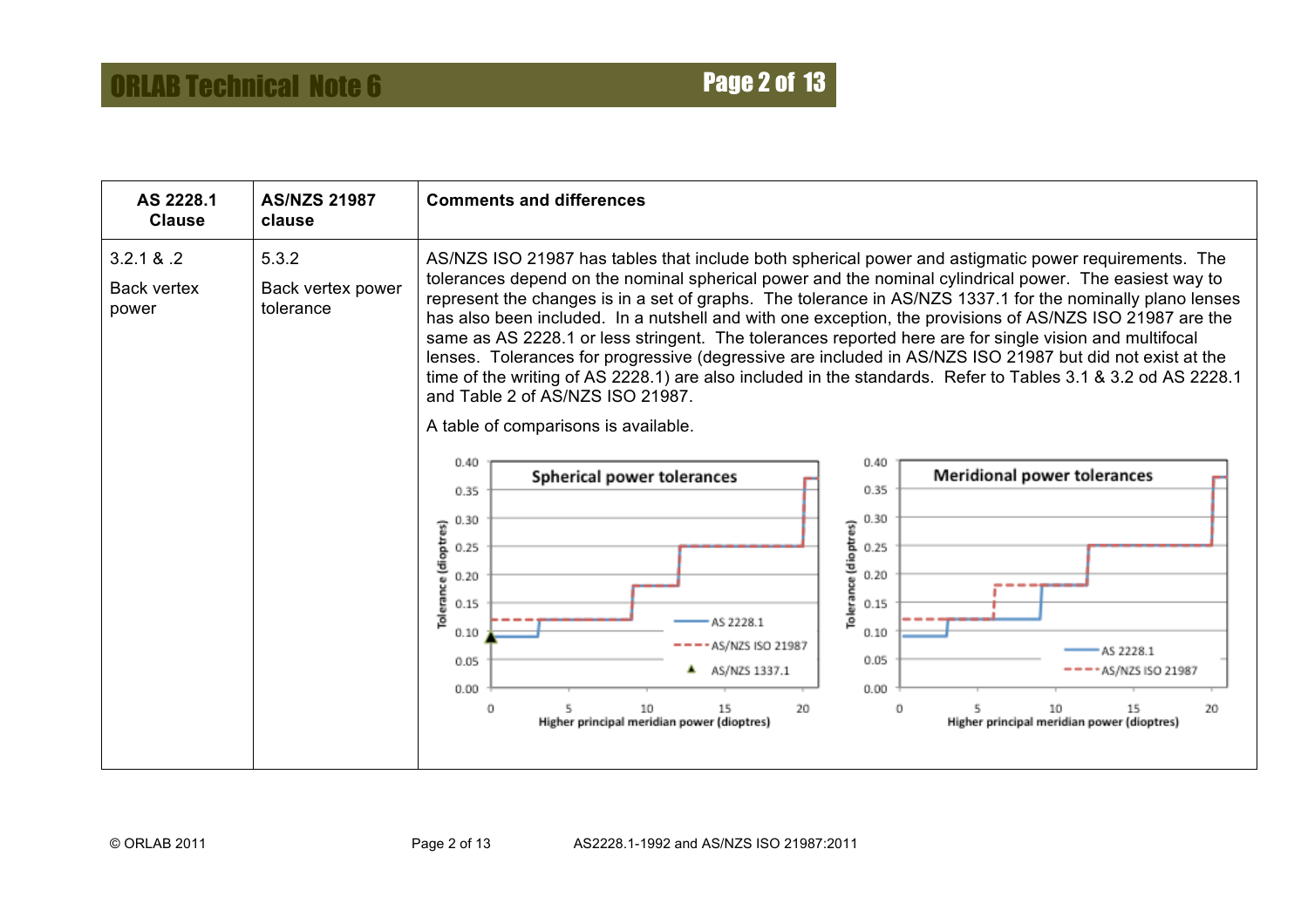# **ORLAB Technical Note 6 Page 3 of 13**

| AS 2228.1<br><b>Clause</b>                                           | <b>AS/NZS 21987</b><br>clause                                                    | <b>Comments and differences</b>                                                                                                                                                                                                                                                                                                                                                                                                                                                                                                                                                                                                                                                                                                                                                                                                                                                                                                                                                                                                                                                                                                                                                                                                                                                               |
|----------------------------------------------------------------------|----------------------------------------------------------------------------------|-----------------------------------------------------------------------------------------------------------------------------------------------------------------------------------------------------------------------------------------------------------------------------------------------------------------------------------------------------------------------------------------------------------------------------------------------------------------------------------------------------------------------------------------------------------------------------------------------------------------------------------------------------------------------------------------------------------------------------------------------------------------------------------------------------------------------------------------------------------------------------------------------------------------------------------------------------------------------------------------------------------------------------------------------------------------------------------------------------------------------------------------------------------------------------------------------------------------------------------------------------------------------------------------------|
| 3.2.1 & 8.2<br><b>Back vertex</b><br>power<br>Continued.             | 5.3.2<br>Back vertex power<br>tolerance<br>Continued.                            | 0.40<br>0.40<br>0.40<br>Cyl limit. Nominal 0.00 cyl<br>Cyl tolerance 1.00 to 4.00 cyl<br>Cyl tolerance 0.25 to 0.75 cyl<br>0.35<br>0.35<br>0.35<br>$-$ AS 2228.1<br>$-$ AS 2228.1<br>AS 2228.1<br>0.30<br>0.30<br>0.30<br>(dioptres)<br>£.<br>E.<br>$---AS/NZS$ ISO 21987<br>$---AS/NZS$ ISO 21987<br>$----$ AS/NZS ISO 21987<br>e (dioptr<br>흡<br>0.25<br>0.25<br>A AS/NZS 1337.1<br>0.25<br>0.20<br>0.20<br>0.20<br>اددد<br>0.15<br>0.15<br>0.15<br>اد د د د د د<br>고<br>ē<br>ō,<br>0.10<br>0.10<br>0.10<br>0.05<br>0.05<br>0.05<br>0.00<br>0.00<br>0.00<br>5 10 15<br>Higher principal meridian power (dioptres)<br>20<br>10<br>15<br>20<br>10<br>20<br>$\Omega$<br>$^{\circ}$<br>5<br>15<br>$\Omega$<br>5<br>Higher principal meridian power (dioptres)<br>Higher principal meridian power (dioptres)<br>0.40<br>0.40<br>Cyl tolerance >6.00 cyl<br>Cyl tolerance 4.25 to 6.00 cyl<br>0.35<br>0.35<br>0.30<br>0.30<br>್<br>B<br><b>DEC</b><br>0.25<br>효<br>0.25<br><u> Ë</u><br>0.20<br>0.20<br>0.15<br>0.15<br>œ<br>-AS 2228.1<br>0.10<br>0.10<br>AS 2228.1<br>----AS/NZS ISO 21987<br>AS/NZS ISO 21987<br>0.05<br>0.05<br>0.00<br>0.00<br>10<br>20<br>15<br>$\Omega$<br>20<br>0<br>10<br>15<br>Higher principal meridian power (dioptres)<br>Higher principal meridian power (dioptres) |
| 3.2.3<br>Addition power -<br>Multifocal and<br>progressive<br>lenses | 5.3.4<br>Addition power<br>tolerance for<br>multifocal and<br>progressive lenses | These are the same in both standards.<br>Tolerance<br>Add<br>$≤4.00$<br>±0.12<br>>4.00<br>±0.18                                                                                                                                                                                                                                                                                                                                                                                                                                                                                                                                                                                                                                                                                                                                                                                                                                                                                                                                                                                                                                                                                                                                                                                               |
| 3.2.6<br>Surface power                                               | No provision                                                                     | When the surface power is specifically ordered                                                                                                                                                                                                                                                                                                                                                                                                                                                                                                                                                                                                                                                                                                                                                                                                                                                                                                                                                                                                                                                                                                                                                                                                                                                |
| 4.1.2                                                                | 6.6                                                                              | These are general requirements and untestable in a quantitative sense.                                                                                                                                                                                                                                                                                                                                                                                                                                                                                                                                                                                                                                                                                                                                                                                                                                                                                                                                                                                                                                                                                                                                                                                                                        |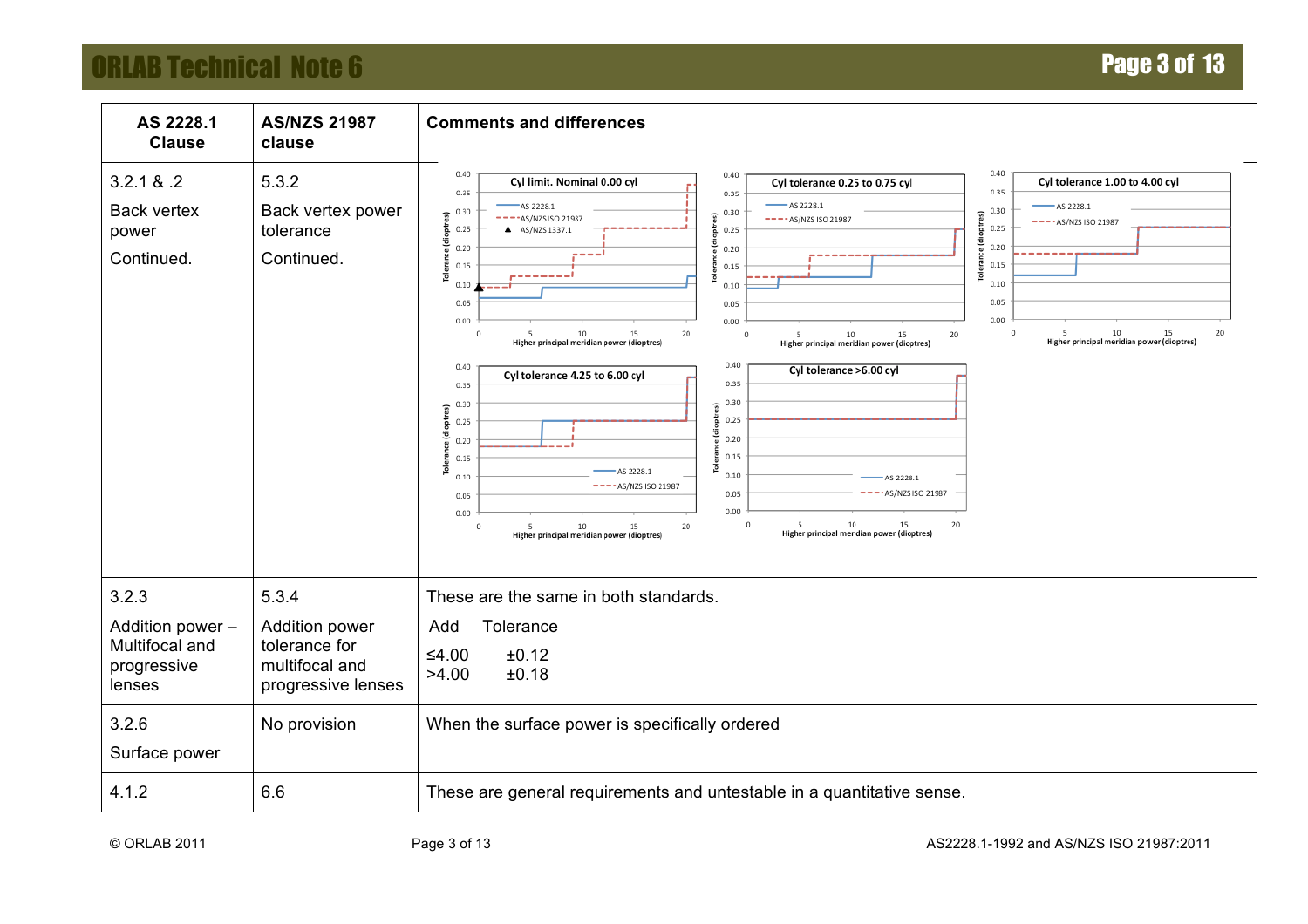# **ORLAB Technical Note 6 Page 4 of 13**

| AS 2228.1<br><b>Clause</b>                      | <b>AS/NZS 21987</b><br>clause    | <b>Comments and differences</b>                                                                                                                                                                                                                                                                                                                                                                                                                                                                     |
|-------------------------------------------------|----------------------------------|-----------------------------------------------------------------------------------------------------------------------------------------------------------------------------------------------------------------------------------------------------------------------------------------------------------------------------------------------------------------------------------------------------------------------------------------------------------------------------------------------------|
| Material and<br>surface quality                 | Material and<br>surface quality. | AS/NZS ISO 21987 is much more prescriptive about how the inspection is to take place. But the Annex is<br>informative not normative.                                                                                                                                                                                                                                                                                                                                                                |
| Refers to 3.1.1                                 | Refers to Annex A                | AS/NZS1337.1 is more specific and should be given precedence (given that it is a safety standard).                                                                                                                                                                                                                                                                                                                                                                                                  |
| 4.1.3                                           | 6.1                              | These are general requirements and untestable in a quantitative sense.                                                                                                                                                                                                                                                                                                                                                                                                                              |
| Edge quality                                    | General                          | The clause contains only a note (which is not part of the standard) and the Annex is informative only.                                                                                                                                                                                                                                                                                                                                                                                              |
|                                                 | Note 2 refers to<br>Annex B      | AS/NZS1337.1 is more specific and should be given precedence (given that it is a safety standard).                                                                                                                                                                                                                                                                                                                                                                                                  |
| 4.1.4                                           | Annex B.2                        | Essentially the same.                                                                                                                                                                                                                                                                                                                                                                                                                                                                               |
| Mounted lenses                                  | Recommendations<br>on glazing    | AS2228.1 uses "should", which is advisory, and the Annex of AS/NZS ISI 21987 is informative.                                                                                                                                                                                                                                                                                                                                                                                                        |
| 4.1.5<br>Monograms,<br>logos and<br>decorations | No provision                     | The provisions of AS2228.1 echo those developed for AS1067 Sunglasses at the time. Previous editions of<br>the standards lacked this clause and it could be interpreted that anything added to the lens as decoration<br>was a defect. The clause was added as a permissive clause that says, in a nutshell, the central 30mm of<br>the lens cannot contain such things but anywhere else on the lens it is OK. It remains to be seen how<br>AS/NZS ISO 21987 is to be interpreted in this respect. |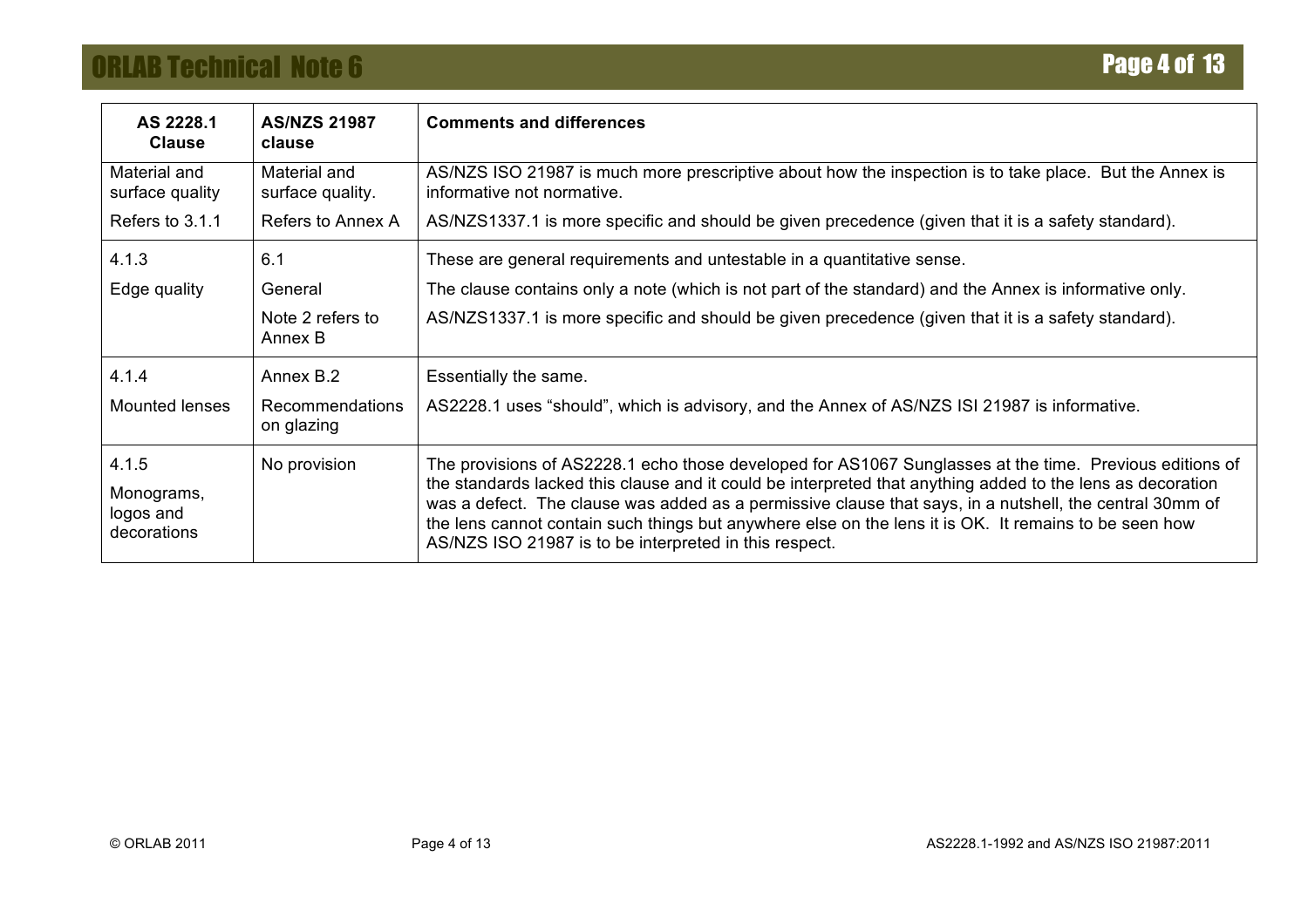# **ORLAB Technical Note 6 Page 5 of 13**

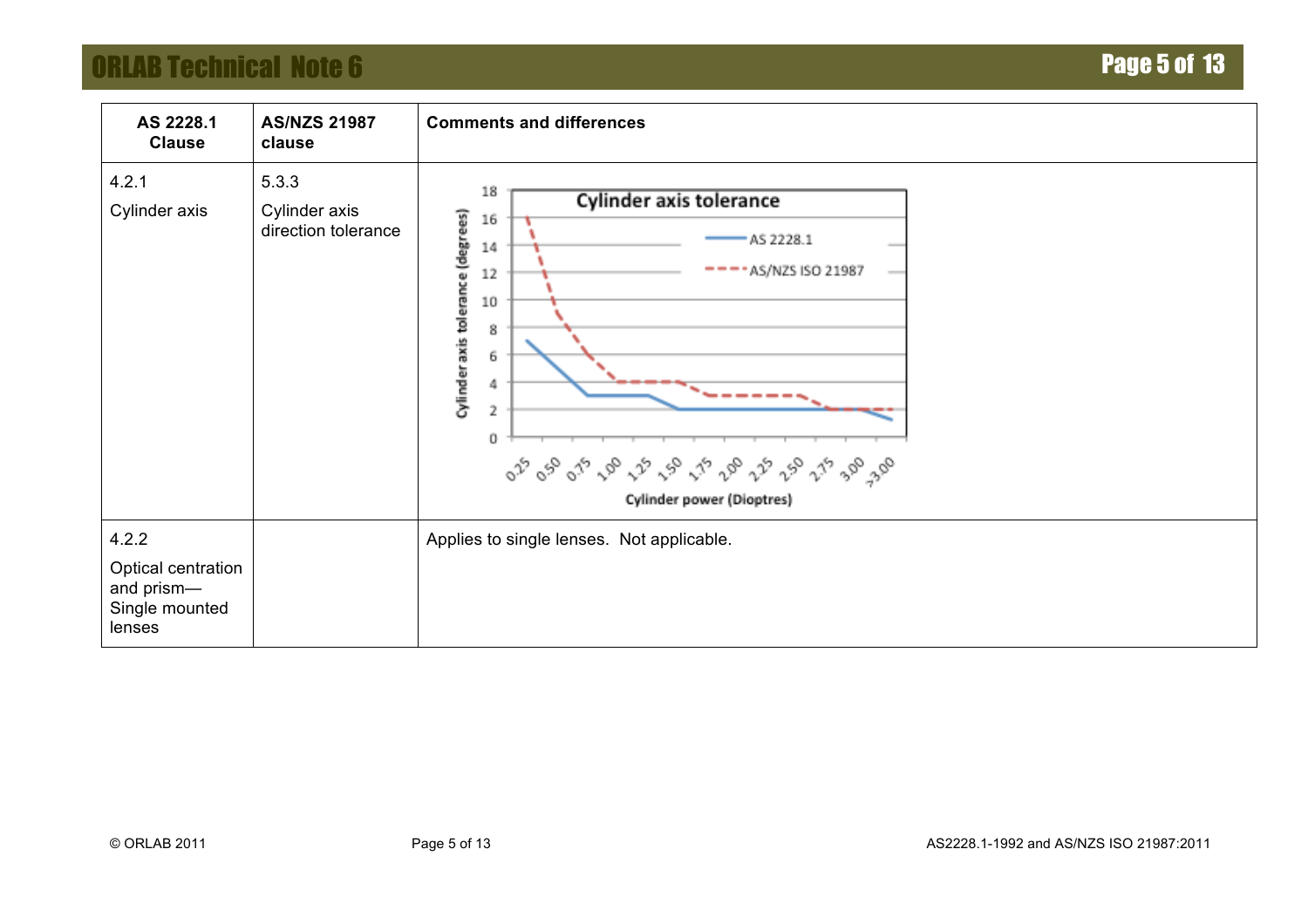# **ORLAB Technical Note 6 Page 6 of 13**

| AS 2228.1<br><b>Clause</b>                             | <b>AS/NZS 21987</b><br>clause                                                                                                                                                                                                              | <b>Comments and differences</b>                                                                                                                                                                                                                                                                                                                                                                                                                                                                                                                                                                                                                                                                                                                                                                                                                                                                                                                                                                                                                              |
|--------------------------------------------------------|--------------------------------------------------------------------------------------------------------------------------------------------------------------------------------------------------------------------------------------------|--------------------------------------------------------------------------------------------------------------------------------------------------------------------------------------------------------------------------------------------------------------------------------------------------------------------------------------------------------------------------------------------------------------------------------------------------------------------------------------------------------------------------------------------------------------------------------------------------------------------------------------------------------------------------------------------------------------------------------------------------------------------------------------------------------------------------------------------------------------------------------------------------------------------------------------------------------------------------------------------------------------------------------------------------------------|
| 4.2.3<br>Optical centration<br>and prism-Lens<br>pairs | 5.3.5<br>Prism imbalance<br>(relative prism<br>error) for pairs of<br>single-vision and<br>multifocal lenses<br>5.3.6<br>Prism imbalance<br>(relative prism<br>error) for<br>progressive-power<br>lenses and<br>degressive-power<br>lenses | Note: Testing is normally carried out on prescription eye protectors with a PD of 64 (medium head) or 54mm<br>(small head) as required in AS/NZS1337.1. Compliance authorities may set these PDs as the prescribed PD<br>for the purposes of samples for testing.<br>Tolerances on horizontal prismatic power<br>Tolerances on vertical prismatic power<br>5<br>3<br>Horizontal prismatic power<br>AS 2228.1<br>Verticalal prismatic power<br>AS 2228.1<br>AS/NZS ISO 21987<br>(prism dioptre)<br>(prism dipotre)<br>AS/NZS ISO 21987<br>2<br>AS/NZS 1337.1 base out<br>3<br>AS/NZS 1337.1<br>AS/NZS 1337.1 base in<br>10<br>15<br>20<br>10<br>15<br>20<br>Horizontal meridional power (dioptre)<br>Vertical meridional power (dioptre)<br>Tolerances on prism are the same whether it is a limit on prism where none is prescribed and the tolerance<br>of the prescribed prism does not exceed $2^{\Delta}$ .<br>AS/NZS ISO 21987 has greater tolerances for ordered prism in progressive and degressive lenses. See<br>Figures 1 & 2 of AS/NZS ISO 21987. |
| 4.2.4<br>Prism base<br>setting for<br>mounted lenses   | No provision.                                                                                                                                                                                                                              | AS/NZS ISO 21987 relies on assessing the horizontal and vertical components separately.                                                                                                                                                                                                                                                                                                                                                                                                                                                                                                                                                                                                                                                                                                                                                                                                                                                                                                                                                                      |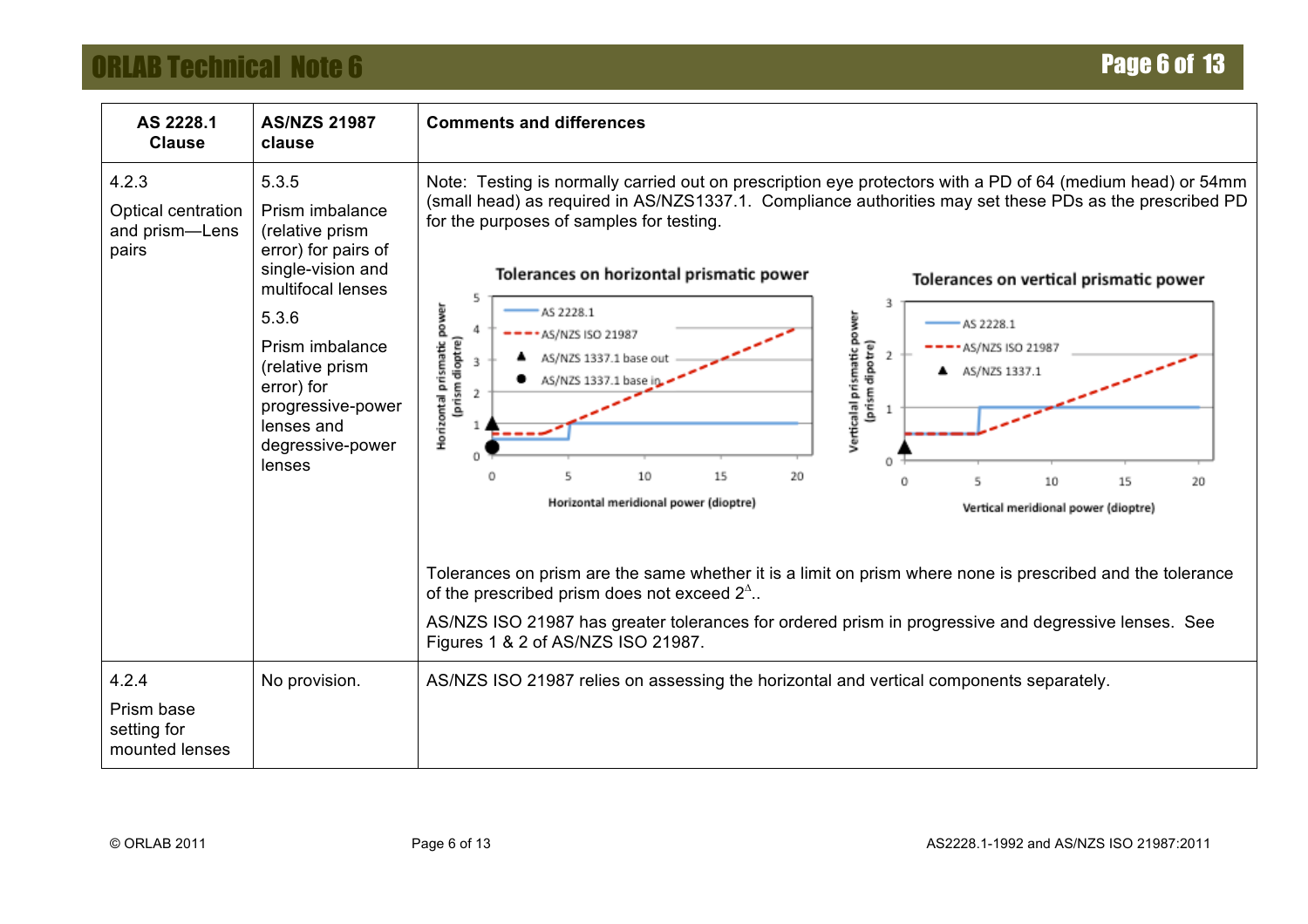# **ORLAB Technical Note 6 Page 7 of 13**

| AS 2228.1<br><b>Clause</b>                                         | <b>AS/NZS 21987</b><br>clause                                 | <b>Comments and differences</b>                                                                                                                                                                                                                   |  |  |  |  |  |  |
|--------------------------------------------------------------------|---------------------------------------------------------------|---------------------------------------------------------------------------------------------------------------------------------------------------------------------------------------------------------------------------------------------------|--|--|--|--|--|--|
| 4.3.1<br>Minimum lens<br>thickness                                 | No provision                                                  | AS/NZS1337.6 requires the minimum thickness to be declared.                                                                                                                                                                                       |  |  |  |  |  |  |
| 4.3.2<br>Maximum lens<br>thickness                                 | No provision                                                  | AS 2228.1 provisions are advisory.                                                                                                                                                                                                                |  |  |  |  |  |  |
| 4.3.3<br>Lens thickness                                            | 5.4<br><b>Thickness</b><br>tolerance                          | Tolerance on ordered thickness<br>± 0.2mm<br>AS 2228.1<br><b>AS/NZS ISO 21987</b><br>± 0.3mm                                                                                                                                                      |  |  |  |  |  |  |
| 4.3.5<br>Tolerances for<br>multifocal<br>segment location          | 5.51<br><b>Multifocal lenses</b>                              | Tolerance on ordered segment height or distance below datum or segment inset<br>AS 2228.1<br>± 0.5mm<br><b>AS/NZS ISO 21987</b><br>± 1.0mm                                                                                                        |  |  |  |  |  |  |
| 4.3.6<br>Mounting of<br>progressive<br>lenses<br>Section 5         | 5.5.2<br>Progressive-power<br>and degressive-<br>power lenses | Tolerance on height and horizontal location of fitting cross<br>AS 2228.1<br>± 0.5mm<br><b>AS/NZS ISO 21987</b><br>± 1.0mm<br>When dealing with AS/NZS1337.6, AS/NZS1337.1 will apply. Especially Clause 5.5 lenses for use in eye<br>protectors. |  |  |  |  |  |  |
| Special<br>requirements<br>Appendix A<br>Lens power<br>measurement | 6<br>Test methods                                             | AS2228.1 is silent on the quality of the focimeter. AS/NZS ISO 21987 requires a focimeter complying with<br>ISO 8598.                                                                                                                             |  |  |  |  |  |  |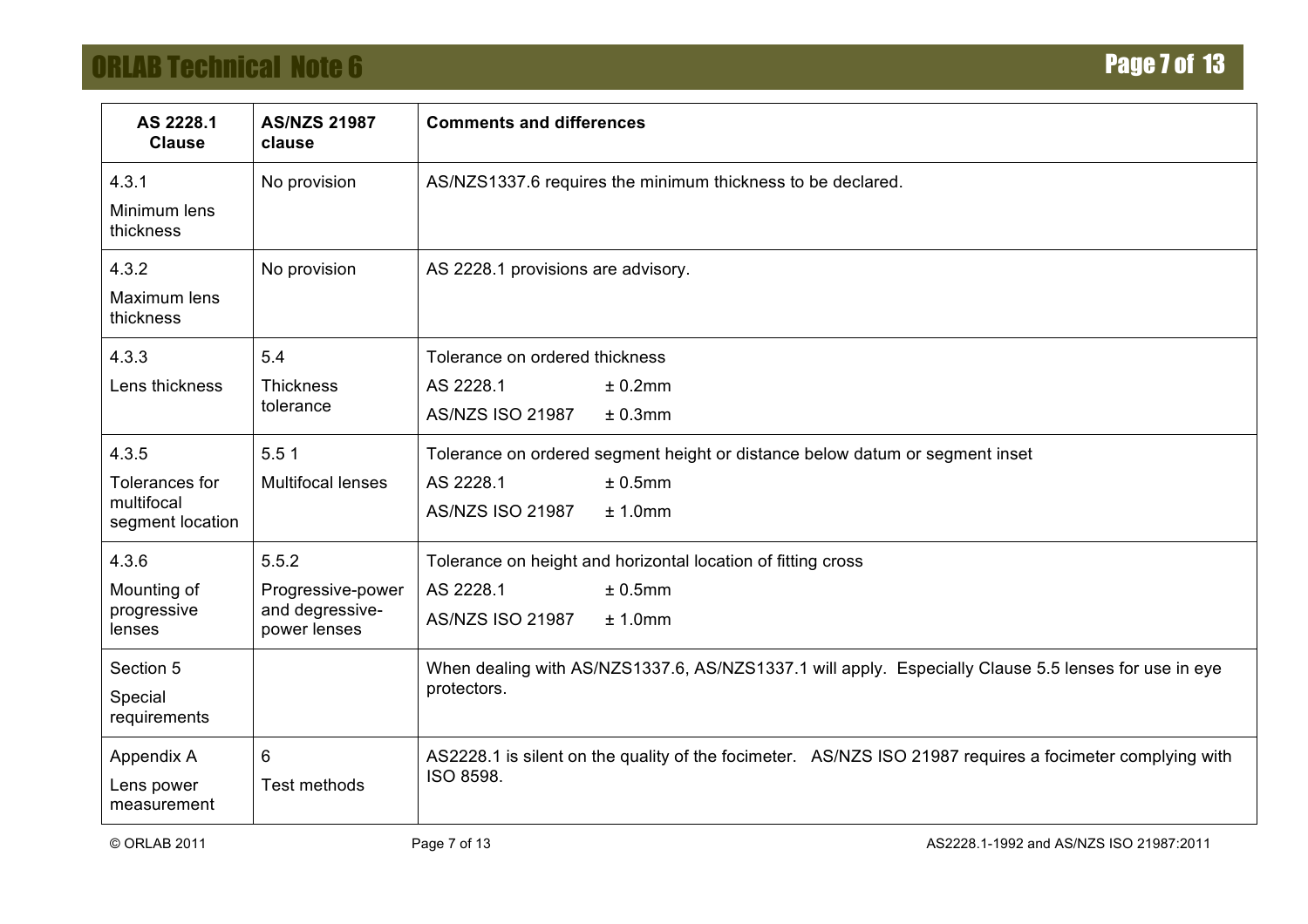# **ORLAB Technical Note 6 Page 8 of 13**

| AS 2228.1<br><b>Clause</b>                                   | <b>AS/NZS 21987</b><br>clause                                  | <b>Comments and differences</b>                                                                                                                                  |
|--------------------------------------------------------------|----------------------------------------------------------------|------------------------------------------------------------------------------------------------------------------------------------------------------------------|
|                                                              |                                                                | <b>Aperture of measurement:</b>                                                                                                                                  |
|                                                              |                                                                | AS 2228.1 = 3-6mm and AS/NZS ISO 21987 = Not prescribed but "shall not adversely affect the accuracy of<br>measurement by introducing excessive sagittal error". |
|                                                              |                                                                | Wavelength:                                                                                                                                                      |
|                                                              |                                                                | AS 2228.1 = not set. AS/NZSISO 21987 (by ISO 8598) = mercury green line (546.07nm) or helium yellow<br>line (587.56nm).                                          |
|                                                              |                                                                | <b>Calibration</b>                                                                                                                                               |
|                                                              |                                                                | AS 2228.1 is silent. AS/NZS ISO 21987 requires calibration using the lenses specified in ISO 9342.                                                               |
|                                                              |                                                                | The test procedure differs in the words used but is much the same in principle in the two standards.                                                             |
| A4.2                                                         | 6.4                                                            | In particular, both specify difference in front vertex power as the appropriate method when the segment or                                                       |
| Addition power of<br>multifocal lens<br>blanks and<br>lenses | Addition power<br>measurement                                  | progressive surface is on the front surface (a point not grasped by many people). The only exception is if<br>the manufacturer specifies otherwise.              |
| A4.3                                                         |                                                                |                                                                                                                                                                  |
| Progressive<br>power lens<br>blanks and<br>lenses            |                                                                |                                                                                                                                                                  |
| No provision                                                 | 5.5.1.3                                                        | ±2°                                                                                                                                                              |
|                                                              | Segment tilt for<br>straight-top and<br>curved-top<br>segments |                                                                                                                                                                  |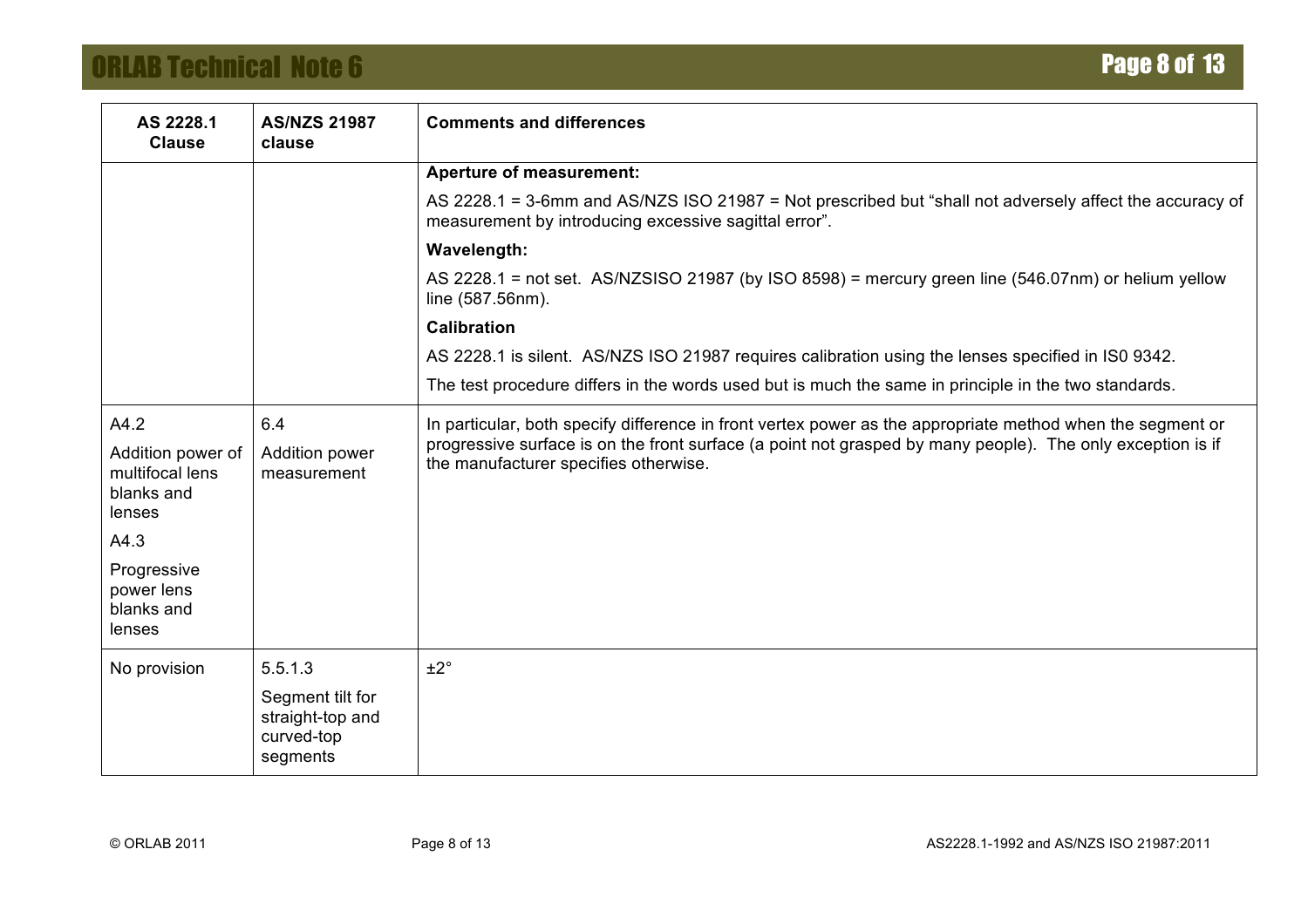| AS 2228.1<br><b>Clause</b>                                      | <b>AS/NZS 21987</b><br>clause        | <b>Comments and differences</b>                                                                                                                                                            |
|-----------------------------------------------------------------|--------------------------------------|--------------------------------------------------------------------------------------------------------------------------------------------------------------------------------------------|
| No provision                                                    | 5.5.2.3<br>Alignment marking<br>tilt | (progressive and degressive).<br>$±2^\circ$                                                                                                                                                |
| Appendix C<br>Lens flammability                                 | No provision                         | With AS/NZS1337.6, the resistance to ignition requirements may apply in some circumstances.                                                                                                |
| Appendix E<br>Photochromics                                     | See AS/NZS ISO<br>8980.3:2011        | AS/NZS ISO 8980.3:2011 Ophthalmic optics - Uncut finished spectacle lenses - Transmittance specifications<br>and test methods.<br>When dealing with AS/NZS1337.6, AS/NZS1337.1 will apply. |
| Appendix F<br>Fatigue of<br>photochromics                       | See AS/NZS ISO<br>8980.3:2011        | Fatigue in photochromics is a very fraught subject and th industry seems to want to avoid the issue. Results<br>are very test method dependent.                                            |
| Appendix G<br>Adhesion test for<br>surface coatings             | No provision                         | am sure there is an ISO method somewhere.                                                                                                                                                  |
| Appendix H<br>Chemical stability<br>test                        | No provision                         |                                                                                                                                                                                            |
| Appendix I<br>Thermal stability<br>test for surface<br>coatings | No provision                         | When dealing with AS/NZS1337.6, AS/NZS1337.1 will apply.                                                                                                                                   |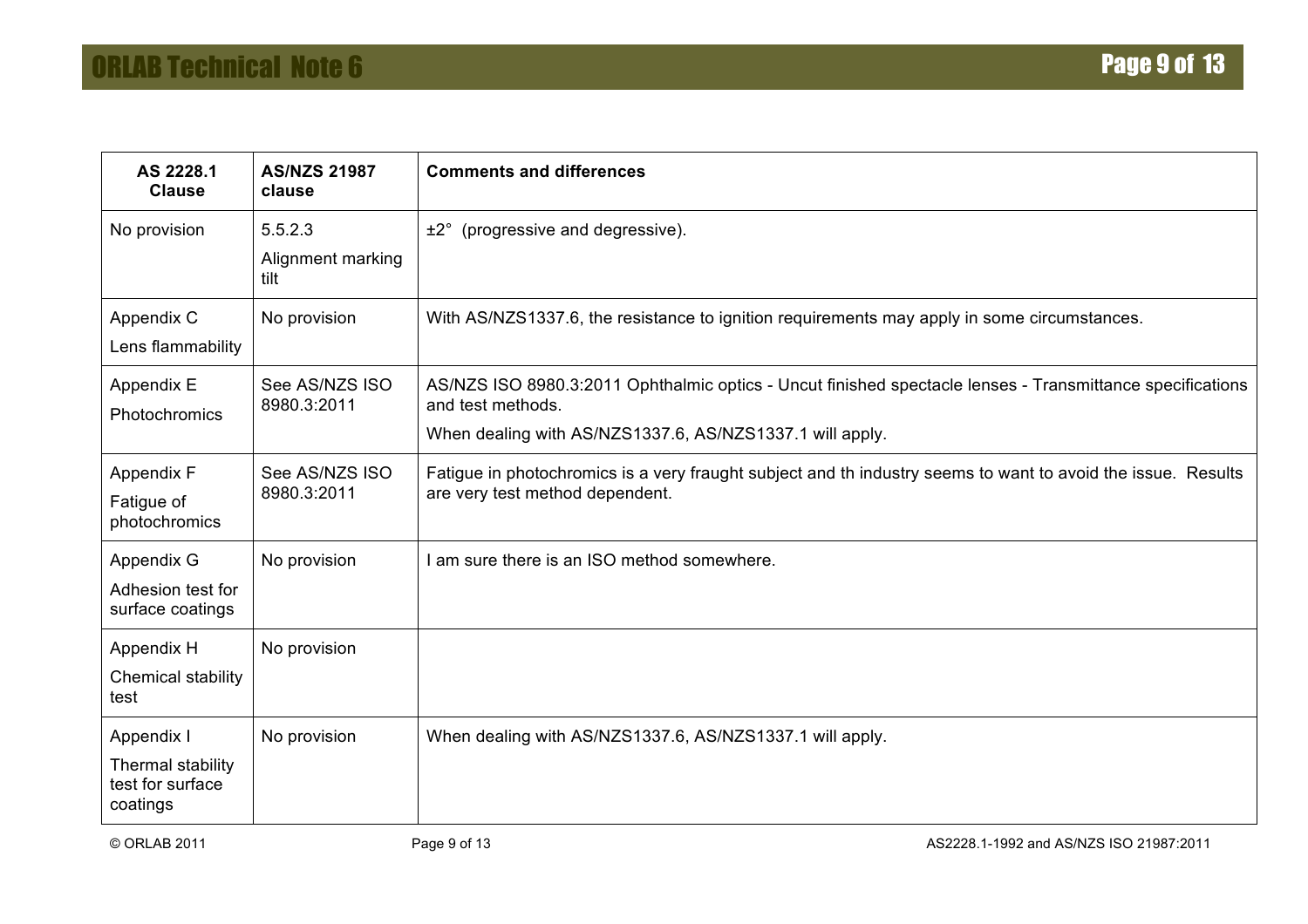#### **Compensated+powers**

Where the completed spectacle has a significant amount of wrap around resulting in a high face form angle the line of sight in the primary position through the spectacle lens will not intersect the lens at normal incidence. This will give rise to oblique effects and can be compensated for by changing the les power. To measure the effective power of the lens, the direction of measurement must be the same as in normal wear. *ie* measured in the as-worn position. Neither AS2228.1 nor AS/NZS ISO 21987 provide a test method by which this can be assessed but AS/NZS21987 does state, in clause 5.2 (last para) that the tolerances apply to the actual prescription not the power of the compensated lenses. The combination of the frame styles in the eye protection field with the need for prescription lenses has highlighted this problem.

It is not obvious how measurements on compensated lenses should be made. It is not appropriate simply to tilt the lens on the focimeter aperture since it will pivot on one side of the rim of the aperture and the measurement point (being the centre of the aperture) will not be in the plane of the entrance aperture of the focimeter and an error will be introduced.

At this stage it is an open question as to how compensated lenses should be assessed, probably until someone submits compensated lenses for certification. At that stage there should be a discussion between the manufacturer, the certifying authority and a test authority. The chair of Committee MS-24, which is responsible for spectacle lens standards, will probably have to be involved too.

# **Disclaimer**

These notes are of a general nature, you should investigate how these standards changes apply to you and your products yourself and not rely solely on these general guidelines.

Questions on use of the Standards Mark and how this might affect your current licences to use the mark, contact www.saiglobal.com or www.benchmarkcertification.com.au

Stephen Dain Brian Cheng Thao Ngo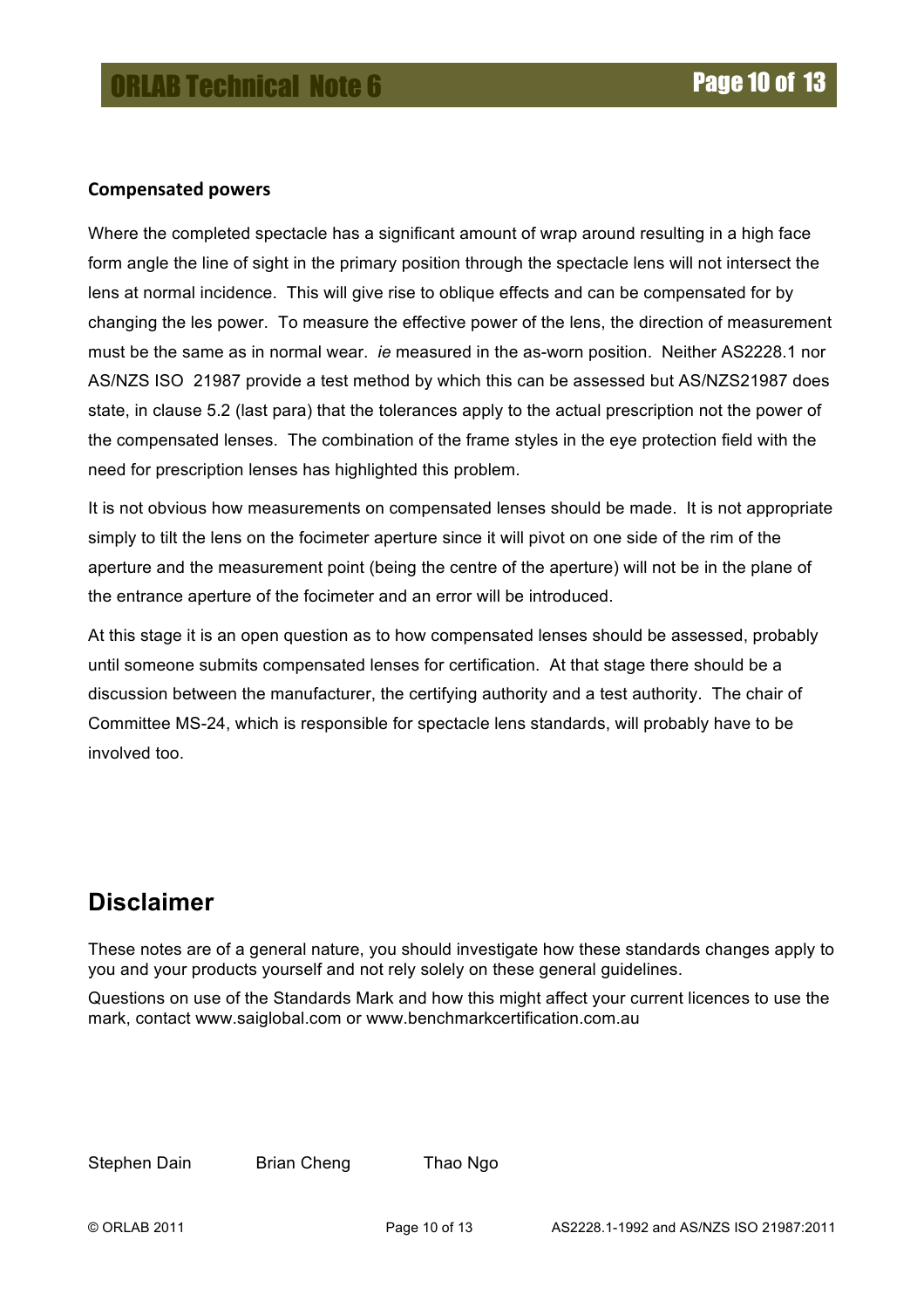## **Data tables**

Values that differ between standards are in red, bold and italic

| Higher principal                | Mean sphere tolerance (dioptres) |                            |                  |  |  |  |
|---------------------------------|----------------------------------|----------------------------|------------------|--|--|--|
| meridian (dioptres)<br>(+ or -) | AS 2228.1                        | AS/NZS<br><b>ISO 21987</b> | AS/NZS<br>1337.1 |  |  |  |
| ≤3.00                           | 0.09                             | 0.12                       | 0.09             |  |  |  |
| >3.00 to ≤9.00                  | 0.12                             | 0.12                       |                  |  |  |  |
| >9.00 to ≤12.00                 | 0.18                             | 0.18                       |                  |  |  |  |
| >12.00 to ≤20.00                | 0.25                             | 0.25                       |                  |  |  |  |
| >20.00                          | 0.37                             | 0.37                       |                  |  |  |  |
|                                 |                                  |                            |                  |  |  |  |

#### Table 1 Tolerances on mean sphere **Table 2 Tolerances on meridional yadwer**

| Higher principal<br>meridian (dioptres) | Mean sphere tolerance<br>(dioptres) |                            |  |  |
|-----------------------------------------|-------------------------------------|----------------------------|--|--|
| $(+ or -)$                              | AS 2228.1                           | AS/NZS<br><b>ISO 21987</b> |  |  |
| ≤3.00                                   | 0.09                                | 0.12                       |  |  |
| $>3.00$ to ≤6.00                        | 0.12                                | 0.12                       |  |  |
| >6.00 to ≤9.00                          | 0.12                                | 0.18                       |  |  |
| >9.00 to ≤12.00                         | 0.18                                | 0.18                       |  |  |
| $>12.00$ to ≤20.00                      | 0.25                                | 0.25                       |  |  |
| >20.00                                  | 0.37                                | 0.37                       |  |  |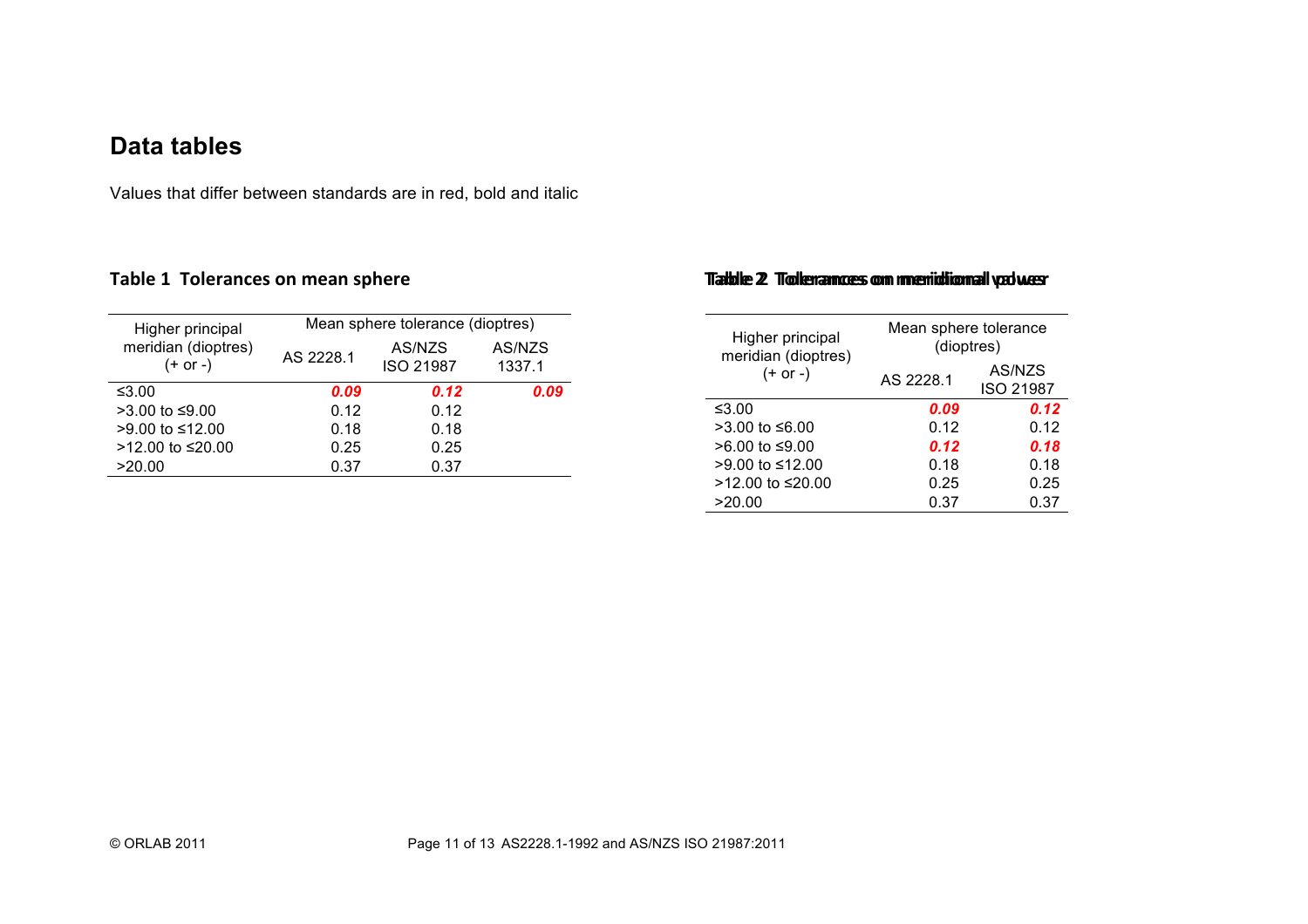### Table 3 Tolerances on cylindrical power

|                   | Ordered 0.00 cyl |                  | Ordered 0.25 to 0.75 cyl |           | Ordered 1.00 to 4.00 cyl |           | Ordered 4.25 to 6.00 cyl |        | Ordered $> 6.00$ cyl |           |                  |
|-------------------|------------------|------------------|--------------------------|-----------|--------------------------|-----------|--------------------------|--------|----------------------|-----------|------------------|
|                   | cyl limit        |                  | cyl tolerance            |           | cyl tolerance            |           | cyl tolerance            |        | cyl tolerance        |           |                  |
| Cylinder power    |                  | AS/NZS           | AS/NZS                   |           | AS/NZS                   |           | AS/NZS                   | AS     | AS/NZS ISO           |           | AS/NZS           |
| (dioptres)        | AS 2228.1        | <b>ISO 21987</b> | 1337.1                   | AS 2228.1 | <b>ISO 21987</b>         | AS 2228.1 | <b>ISO 21987</b>         | 2228.1 | 21987                | AS 2228.1 | <b>ISO 21987</b> |
| 0.0               | 0.06             | 0.09             | 0.09                     |           |                          |           |                          |        |                      |           |                  |
| >0.00 to ≤3.00    | 0.06             | 0.09             |                          | 0.09      | 0.12                     | 0.12      | 0.18                     | 0.18   | 0.18                 | 0.25      | 0.25             |
| $>3.00$ to ≤6.00  | 0.06             | 0.12             |                          | 0.12      | 0.12                     | 0.12      | 0.18                     | 0.18   | 0.18                 | 0.25      | 0.25             |
| $>6.00$ to ≤9.00  | 0.09             | 0.12             |                          | 0.12      | 0.18                     | 0.18      | 0.18                     | 0.25   | 0.18                 | 0.25      | 0.25             |
| $>9.00$ to ≤12.00 | 0.06             | 0.12             |                          | 0.12      | 0.12                     | 0.12      | 0.18                     | 0.18   | 0.18                 | 0.25      | 0.25             |
| >12.00 to ≤20.00  | 0.09             | 0.18             |                          | 0.12      | 0.18                     | 0.18      | 0.18                     | 0.25   | 0.25                 | 0.25      | 0.25             |
| >20.00            | 0.12             | 0.37             |                          | 0.25      | 0.25                     | 0.25      | 0.25                     | 0.37   | 0.37                 | 0.37      | 0.37             |

**Table 4 Tolerances on cylindrical axis** 

| Cylinder axis tolerance<br>٥ |                |               |  |  |  |
|------------------------------|----------------|---------------|--|--|--|
| Cylindrical<br>power         |                | AS/NZS<br>ISO |  |  |  |
| (dioptre)                    | AS 2228.1      | 21987         |  |  |  |
| 0.25                         | 7              | 16            |  |  |  |
| 0.50                         | 5              | 9             |  |  |  |
| 0.75                         | 3              | 6             |  |  |  |
| 1.00                         | 3              | 4             |  |  |  |
| 1.25                         | 3              | 4             |  |  |  |
| 1.50                         | $\overline{2}$ | 4             |  |  |  |
| 1.75                         | $\overline{2}$ | 3             |  |  |  |
| 2.00                         | $\overline{2}$ | 3             |  |  |  |
| 2.25                         | $\overline{2}$ | 3             |  |  |  |
| 2.50                         | $\overline{2}$ | 3             |  |  |  |
| 2.75                         | 2              | 2             |  |  |  |
| 3.00                         | 2              | 2             |  |  |  |
| >3.00                        | 1.25           | 2             |  |  |  |